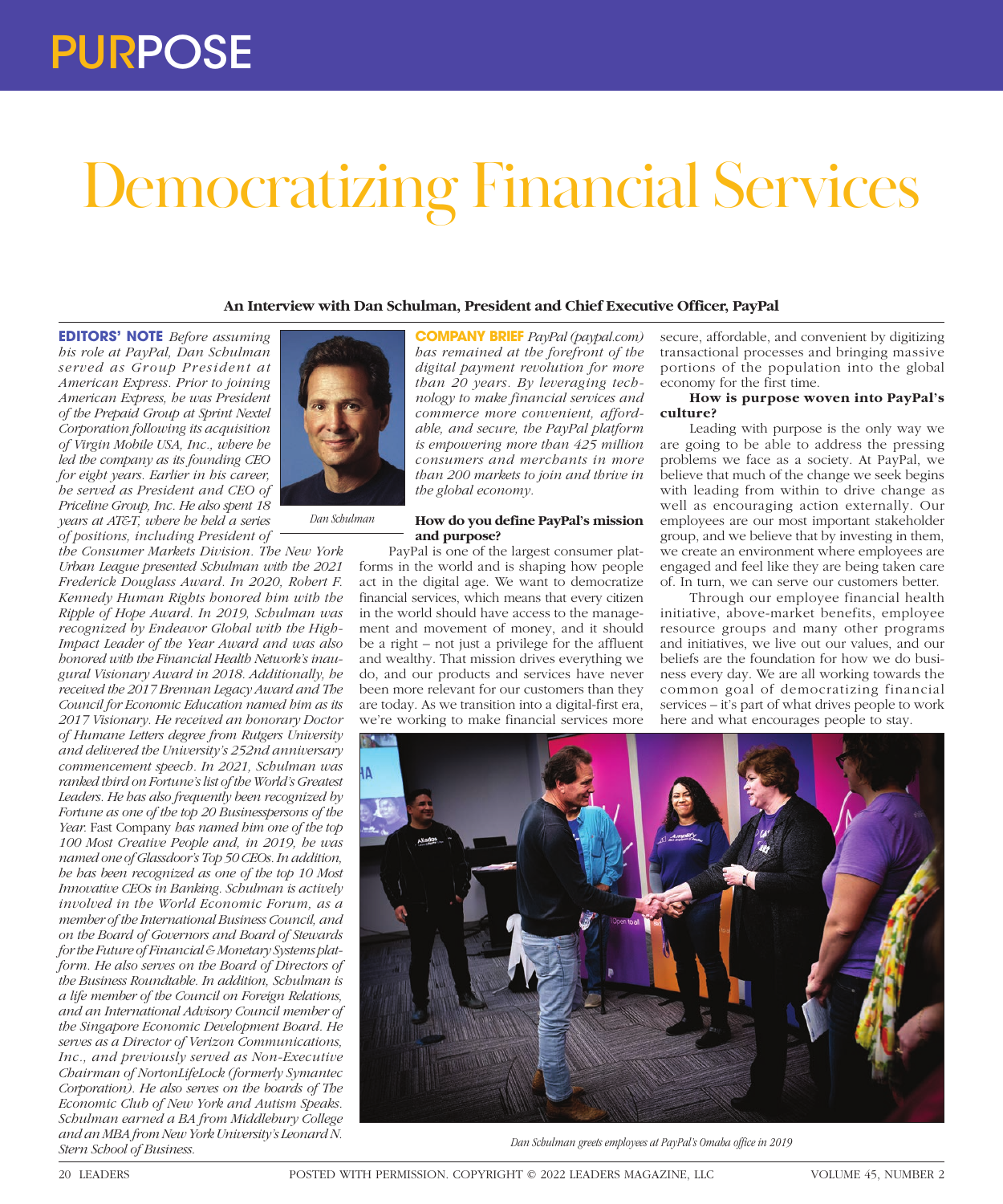

*Dan Schulman speaks at Bloomberg's "Sooner Than You Think" event in 2019*

#### **How did PayPal address the challenges caused by the pandemic and will you discuss PayPal's pandemic relief efforts?**

None of us could have predicted the impact the pandemic would have on our lives. We have all been profoundly affected, and particularly those in underserved communities. The pandemic widened the racial wealth gap, devastated small businesses and created worklife challenges for workers around the world.

Our first priority was to ensure that our employees were safe and had the resources they needed to continue serving our customers from home while also doing what we could to lighten the load of these challenges in any way possible. We mobilized immediately and put a number of measures in place for all global PayPal employees, including paid time off for office closures, COVIDrelated illness, and an additional two weeks of paid time off for caregiving through our Crisis Leave Program. We've also instituted flexible work arrangements for employees facing childcare or family care challenges related to the pandemic.

I'm so proud of our employees for working around the clock to deliver for our customers when they needed it the most. Their efforts allowed us to launch direct deposit capabilities so that people in the U.S. could receive government stimulus payments quickly into their PayPal and Venmo accounts. We also partnered with the U.S. Small Business Administration to become one of the first non-bank lenders approved to distribute Paycheck Protection Funds to small businesses affected by the pandemic.

Last year, when the White House called for companies to join their vaccine distribution efforts, we joined forces with Uber and Walgreens in a coalition to provide free and discounted rides to vaccination sites in the U.S. with a focus on underserved communities. We also worked with Uber to leverage their giving platform to mobilize customers interested in contributing to the vaccine access effort.

**You mentioned how proud you are of PayPal's employees during this challenging and uncertain time. Will you highlight the resilience and commitment of your team?**

I'm incredibly proud of the resilience and commitment of our employees and the measures we took as a company to support our customers and stakeholders during this challenging and unprecedented time. It quickly became clear that the business community had a critical role to play in addressing the needs of employees, customers and communities, and our employees rose to that challenge. They have done an incredible job of remaining steadfast in our mission and staying committed to deploying our products, services, and resources to help address the hardships that so many of our customers and communities are navigating.

# **How critical is it for PayPal to build a diverse and inclusive workforce in order to bring diverse perspectives and experiences to the table when making business decisions?**

Building a diverse and inclusive workforce is absolutely critical to our mission. Collaboration and purpose inform all of our actions at PayPal and extend to our efforts of fostering a diverse and inclusive culture – one where everyone belongs and feels empowered to bring their full selves to work and deliver for our customers.

That's why as part of our \$535 million commitment to support underserved communities and fight economic inequality, we dedicated \$15 million to support diversity, inclusion, equity and belonging initiatives at PayPal and public policy research on issues related to racial equity. It's so important that our workforce is a representation of our purpose because that is the only way that we are able to build an economy that works for everyone.

#### **Will you discuss PayPal's employee financial health efforts?**

Our employees are our number one stakeholder group, and we take seriously

our responsibility to provide a workplace where employees feel supported. In 2018, we surveyed our employees and found that even though we were paying wages at or above market rates, many of our hourly and entry-level colleagues still didn't feel financially secure and struggled every month to meet their financial obligations. In October 2019, we introduced a comprehensive set of changes designed to help our employees build financial security, including raising wages, lowering the cost of healthcare, granting equity, and providing financial planning tools.

We've also launched the Worker Financial Wellness Initiative with JUST Capital in collaboration with the Financial Health Network and Good Jobs Institute to encourage other companies to prioritize the financial health of their workforce. We're proud of the community of practice we've created among ten major companies and counting. Since rolling out our financial health initiatives for employees, we've been able to raise the minimum disposable income for our hourly and entry-level U.S. employees by 18 percent – up significantly from the original estimates which were as low as 4 percent in some regions.

# **How is PayPal addressing the issue of racial equity?**

America's racial wealth gap is as severe as it was in 1968, and the economic fallout from the pandemic has only widened that gap. As a company working to create a more inclusive financial system, we have a unique opportunity and responsibility to help close this racial wealth gap and build a more equitable future. In 2020, PayPal made a \$535 million commitment toward a comprehensive set of initiatives to help address the economic underpinnings of racial injustice. The commitment includes shortterm actions to stabilize small Black-owned businesses disproportionately impacted by COVID and longer-term investments to support wealth creation and community investment in Black and underserved communities.

We have already fully allocated the \$535 million we pledged. We've found that transparency and partnerships have been integral to deepening our racial equity work and creating opportunities for scalable impact. That's why we are building on our commitment by investing in new partnerships such as the Southern Communities Initiative, where we work with local elected officials across six major southern cities to tackle structural racism and inequalities.

One of the initiatives that I hold close, and that we plan to continue to reinvest in, is our Maggie Lena Walker Award. Walker, the first Black woman to found a bank, made it her life's mission to advocate for economic independence in her community at a time when Black people in the United States were denied all opportunity. I first learned of Walker from a *Wall Street Journal* article and couldn't believe she wasn't more well-known and knew we needed to do something to honor her legacy. Our first award winners have positively humbled me with their work – one of them, Kathryn Finney, has even chosen to give her entire \$50,000 award back to her community in micro-loans.